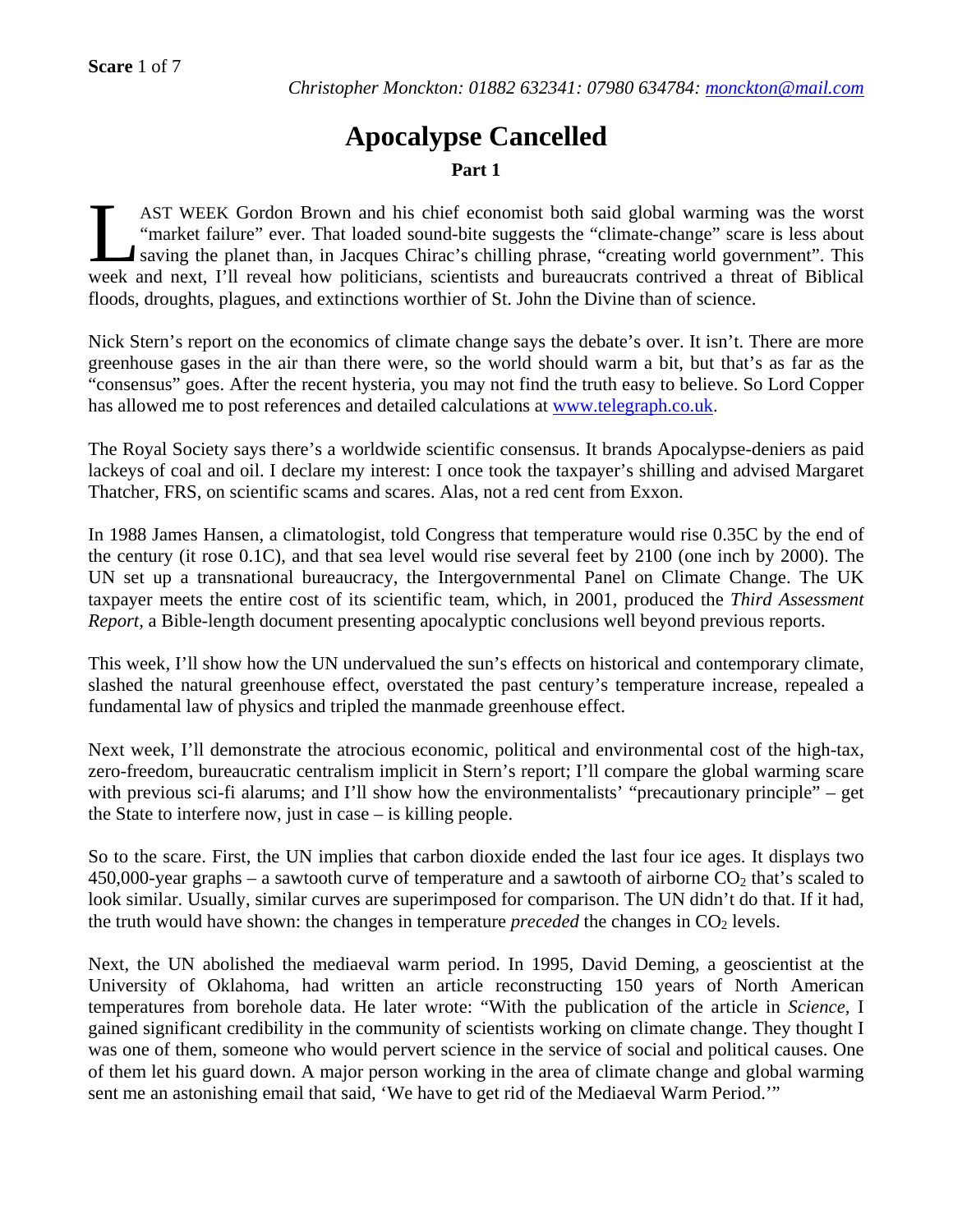So they did. The UN's second assessment report, in 1996, had had a 1,000-year graph showing that temperature in the Middle Ages was warmer than today's. But the 2001 report contained a new graph showing no mediaeval warm period. It wrongly concluded that the  $20<sup>th</sup>$  century was the warmest for 1,000 years. The graph looked like a hockey-stick. The wrongly-flat 1000-1900AD temperature line was the shaft: the uptick from 1900 to 2000 was the blade. Here's how they did it:

- They gave one technique for reconstructing pre-thermometer temperature 390 times more weight than any other (but didn't say so).
- The technique they overweighted was one which the UN's 1996 report had said was unsafe: measurement of tree-rings from bristlecone pines. Tree-rings are wider in warmer years, but pine-rings are also wider when there's more carbon dioxide in the air: it's plant food. This carbon dioxide fertilization distorts the calculations.
- They said they'd included 24 datasets going back to 1400. Without saying so, they left out the set showing the mediaeval warm period, tucking it into a folder marked "**CENSORED\_DATA**".
- They used a computer model to draw the graph from the data, but scientists later found that the model almost always drew hockey-sticks even if they fed in random, electronic "red noise".

The large, full-colour "hockey-stick" was the key graph in the UN's 2001 report, and the only one to appear six times. The Canadian Government copied it to every household. Four years passed before a leading scientific journal would publish the truth about the naff graph. Did Kofi or Ottawa apologize? Did they heck. The UN still uses the graph in its publications.

After the UN's graph was exposed, several scientific papers apparently confirming its abolition of the mediaeval warm period appeared. The US Congress asked independent statisticians to investigate. They found that the graph was unmeritorious, and that known associates of the scientists who'd compiled it had written many of the later papers supporting its conclusion.

The UN, echoed by Stern, says the graph isn't important. It is. Scores of scientific papers show that the mediaeval warm period was real, global and up to 3C warmer than now. There are usually no glaciers in the tropical Andes: today they're there. There were Viking farms in Greenland: now they're under permafrost. The Antarctic, which holds 90% of the world's ice and nearly all its 160,000 glaciers, has cooled and gained ice-mass in the past 30 years, reversing a 6,000-year melting trend. Data from 6,000 boreholes worldwide show global temperatures were higher in the Middle Ages than now. And the snows of Kilimanjaro are vanishing not because summit temperature's rising (it isn't) but because postcolonial deforestation's dried the air. Al Gore please note.

In some places it was also warmer than now in the Bronze Age and in Roman times. It wasn't carbon dioxide that caused those warm periods. It was the Sun. So the UN adjusted the math and all but extinguished the Sun's role in today's warming. Here's how –

- The UN dated its list of "forcings" influences on temperature from 1750, when the Sun, and consequently air temperature, was almost as warm as now. But its start-date for the increase in world temperature was 1900, when the Sun – and temperature – were much cooler.
- Every "forcing" produces "climate feedbacks" making temperature rise faster. For instance, as temperature rises in response to a forcing, the air carries more water vapour, the most important greenhouse gas; and polar ice melts, reducing the Earth's albedo. Up goes the temperature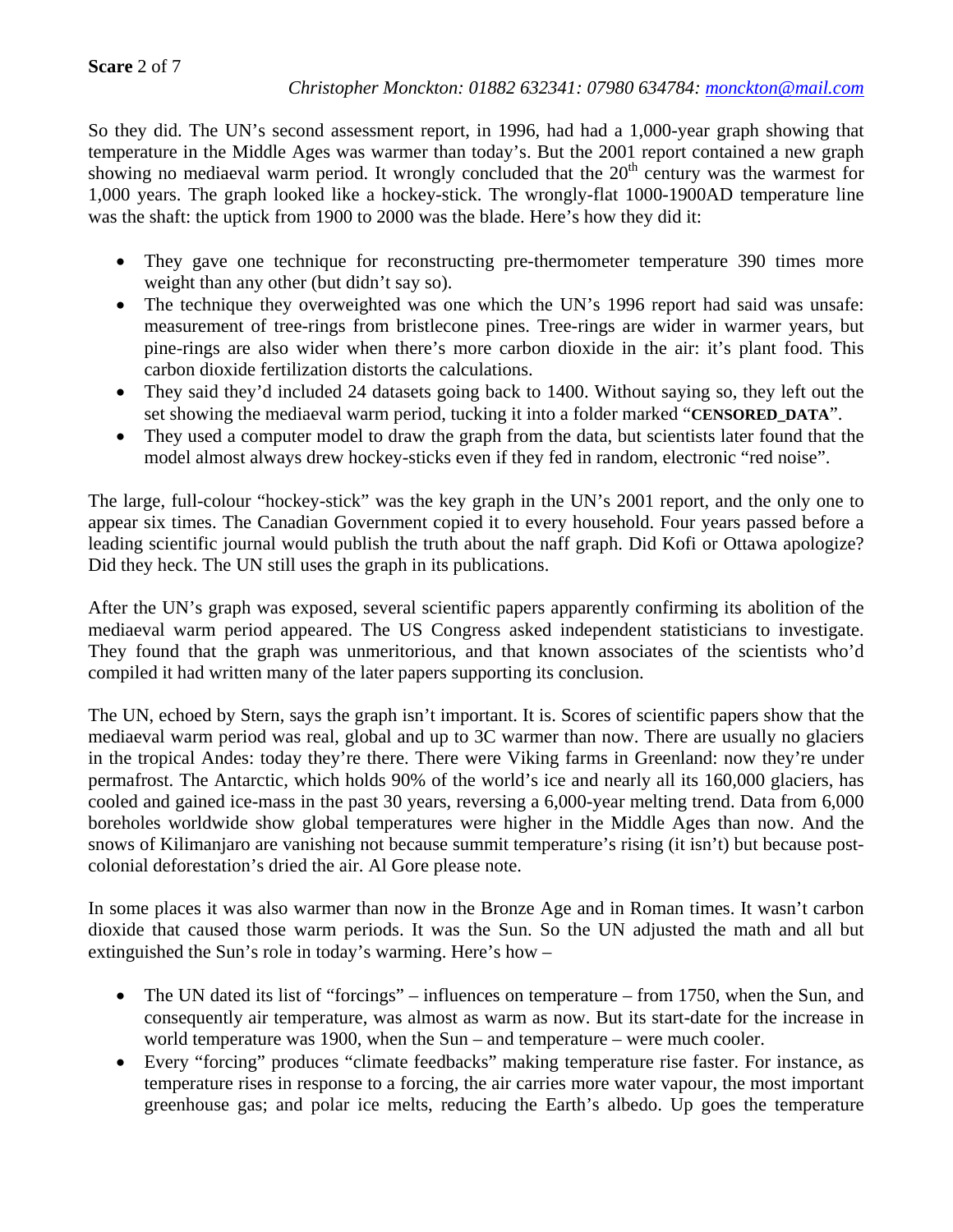# **Scare** 3 of 7

again. The UN more than doubled the base forcings from greenhouse gases to allow for climate feedbacks. It didn't do the same for the base solar forcing.

Two centuries ago, the astronomer William Herschel was reading Adam Smith's *Wealth of Nations*  when he noticed that quoted grain prices fell when the number of sunspots rose. Gales of laughter ensued, but he was right. At solar maxima, when the Sun was at its hottest and sunspots showed, temperature was warmer, grain grew faster and prices fell. Such observations show that even small solar changes affect climate detectably. But recent solar changes have been big.

Sami Solanki, a solar physicist, says that in the past half-century the Sun has been warmer, for longer, than at any time in at least the past 11,400 years, contributing a base forcing equivalent to a quarter of the past century's warming. That's before adding climate feedbacks. The UN expresses its heat-energy forcings in watts per square metre. It estimates that the Sun caused just 0.3 watts of forcing since 1750. Begin in 1900 to match the temperature start-date, and the base solar forcing more than doubles to 0.7 watts. Multiply by 2.7, which the Royal Society suggests is the UN's current factor for climate feedbacks, and you get 1.9 watts – more than six times the UN's figure. The entire  $20<sup>th</sup>$ -century warming from all sources was below 2 watts. The Sun could have caused just about all of it.

Next, the UN slashed the natural greenhouse effect by 40% from 33C in the climate-phys textbooks to 20C, making the man-made additions appear bigger.

Then the UN chose the biggest  $20<sup>th</sup>$ -century temperature increase it could find. Stern says: "As anticipated by scientists, global mean surface temperatures have risen over the past century." As *anticipated?* Only 30 years ago, scientists were anticipating a new Ice Age and writing books called *The Cooling.* In the US, where weather records have been more reliable than elsewhere, 20<sup>th</sup>-century temperature went up by only 0.3C. AccuWeather reckons world temperature rose by 0.45C. The US National Climate Data Center says 0.5C. The UN went for 0.6C, probably distorted by urban growth near many of the world's fast-disappearing temperature-stations.

The number of temperature-stations round the world peaked at 6,000 in 1970. It's fallen by two-thirds to 2,000 now: a real "hockey-stick" curve, and an instance of the UN's growing reliance on computer guesswork rather than facts.

Even a 0.6C temperature rise wasn't enough. So the UN repealed a fundamental physical law. Buried in a sub-chapter in its 2001 report is a short but revealing section discussing "lambda" – the crucial factor converting forcings to temperature. The UN said its climate models had found lambda nearinvariant at 0.5C per watt of forcing.

You don't need computer models to "find" lambda. Its value's given by a century-old law, derived experimentally by a Slovenian professor and proved by his Austrian student (who later committed suicide when his scientific compatriots refused to believe in atoms). The Stefan-Boltzmann law, not mentioned once in the UN's 2001 report, is as central to the thermodynamics of climate as Einstein's later equation is to astrophysics. Like Einstein's, it relates energy to the square of the speed of light, but by reference to temperature rather than mass.

The bigger the value of lambda, the bigger the temperature increase the UN could predict. Using poor Ludwig Boltzmann's law, lambda's true value is just 0.22-0.3C per watt. In 2001 the UN effectively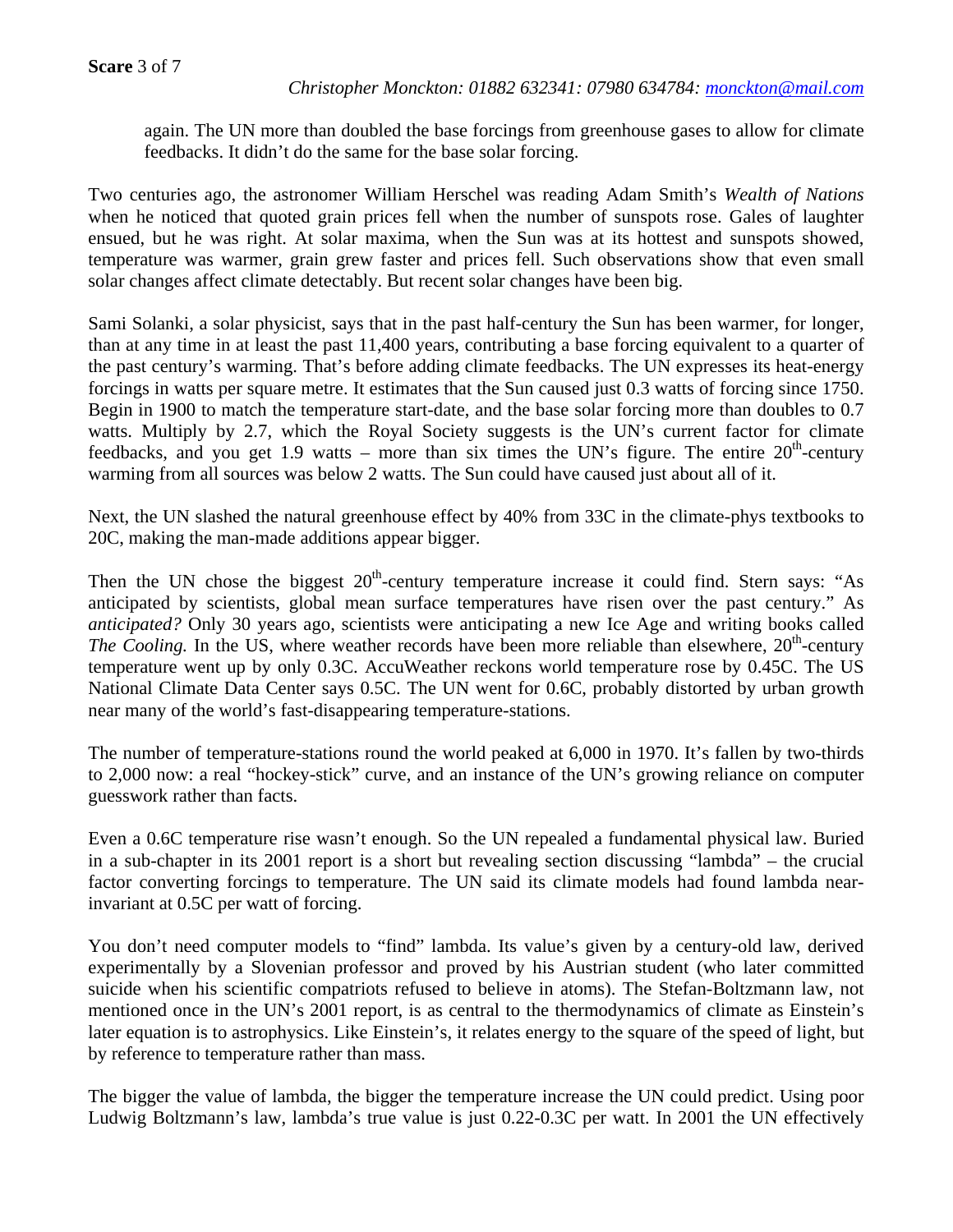# **Scare** 4 of 7

# *Christopher Monckton: 01882 632341: 07980 634784: monckton@mail.com*

repealed the law, doubling lambda to 0.5C per watt. A recent paper by Hansen says lambda should be 0.67, 0.75 or 1C: take your pick. Sir John Houghton, who chaired the UN's scientific assessment working group until recently, tells me it now puts lambda at 0.8C: that's 3C for a 3.7-watt doubling of airborne  $CO<sub>2</sub>$ . Most of the UN's computer models have used 1C. Stern implies 1.9C.

On the UN's figures, the entire greenhouse-gas forcing in the  $20<sup>th</sup>$  century was 2 watts. Multiplying by the correct value of lambda gives a temperature increase of 0.44 to 0.6C, in line with observation. But using Nick's 1.9C per watt gives 3.8C. Where did 85% of his imagined  $20<sup>th</sup>$ -century warming go?

As Professor Dick Lindzen of MIT pointed out in the *Sunday Telegraph* last week, the UK's Hadley Centre had the same problem, and solved it by dividing its modelled output by three to "predict"  $20<sup>th</sup>$ century temperature correctly.

A spate of recent scientific papers, gearing up for the UN's fourth report next year, gives a different reason for the failure of reality to keep up with prediction. The oceans, we're now told, are acting as a giant heat-sink. In these papers the well-known, central flaw – not mentioned by Stern – is that the computer models' "predictions" of past ocean temperature changes only approach reality if they're averaged over a depth of at least a mile and a quarter. Deep-ocean temperature hasn't changed at all – it's barely above freezing. The models tend to overpredict the warming of the climate-relevant surface layer up to threefold. A recent paper by John Lyman of NOAA reports that the oceans have cooled sharply in the past two years. The computers didn't predict this. Sea level is scarcely rising faster today than a century ago – an inch every 15 years.

Hansen now says the oceanic "flywheel effect" gives us extra time to act, so Stern's alarmism and Ken Livingstone's frenetic leap on to the bandwagon last week are misplaced.

Finally, the UN's predictions are founded not only on an exaggerated forcing-to-temperature conversion factor justified neither by observation nor by physical law but also on an excessive rate of increase in airborne carbon dioxide. The true rate is 0.38% year on year since records began in 1958. The models assume 1% pa, more than two and a half times too high. In 2001 the UN used these and other adjustments to predict a 21<sup>st</sup>-century temperature increase of 1.5 to 6C. Stern suggests up to 10C.

Dick Lindzen emailed me last week to say that constant repetition of wrong numbers like this doesn't make them right. Removing the UN's solecisms, and using reasonable data and assumptions, a simple global model shows that temperature will rise by just 0.1 to 1.4C in the coming century, with a best estimate of 0.6C, well within the mediaeval temperature range and only a fifth of what I'm told is the UN's new, central projection.

Why haven't air or sea temperatures turned out as the UN's models predicted? Because the science is bad, the "consensus" is wrong, and Herr Professor Ludwig Boltzmann, FRS, was as right about energyto-temperature as he was about atoms.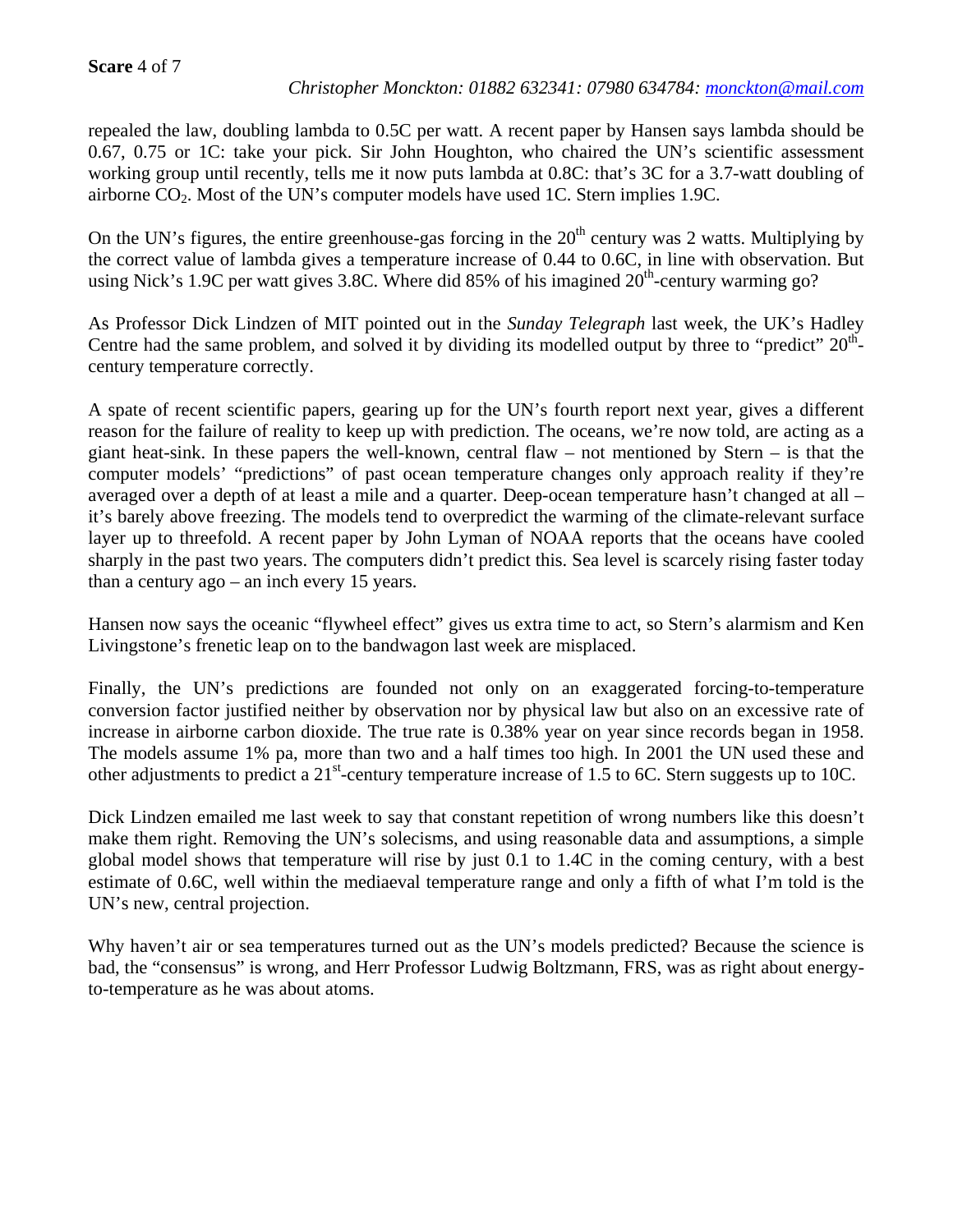# **Apocalypse Cancelled**

# **Part 2**

N the climate change debate, one figure is real. The *Sunday Telegraph's* website registered 120,000 hits in response to last week's article revealing that the UN had minimized the Sun's role in changing past and present climate, persisted in proven errors and used unsound data, questionable graphs and meretricious maths to exaggerate future warming threefold.  $\sum_{\text{ch}i}^{N}$ 

Views of 200 readers who emailed me are at www.telegraph.co.uk. About a third are scientists, including well-known climatologists, and a physicist who confirmed my calculations. Some advise governments. Nearly all condemn the "consensus". Most feel the UN has misled them, especially by using the defective "hockey-stick" temperature graph instead of apologizing. Here's how it's done. Last week I implied James Hansen told Congress sea level would rise several feet by 2000 (no, 2100); for "Congress" I wrote "Senate"; I added a tautologous "per second" to "watts per square metre"; and I mentioned the perhaps-apocryphal Arctic voyage of Chen Ho. Sorry.

Sir Nick Stern's report on climate-change economics says the world must spend 1% of GDP from now on to avert disaster. The current draft of the UN's 2007 report says up to 5%. Sir Nick's team tell me, "We are confident that the UN will publish a range for costs next year in which ours will be centrally placed." So some quiet, high-level co-ordination is going on. The oddest thing about this curious report was its timing. Publication of the UN's next major science assessment is only months ahead. Why not wait and base the economics on that?

The UN needed Stern more than Stern needed the UN. Its 2001 report had numbers more extreme than anyone else's, so sceptics abounded. This time, an international spinfest is shutting off dissent in advance. First, the damage done by the defective graph had to be repaired, so a series of papers supporting its conclusions quickly appeared, many written by associates of its authors.

Next, the failure of observed temperature to rise as the UN projected had to be explained. Hence another flurry of learned papers, this time about the ocean notion – the maritime heat-sink into which the missing temperature might be vanishing.

Above all, it was vital that this time the UN's report should not be seen to print the biggest exaggerations around. Enter Stern.

My calculations last week had to be rubbished. Separately, the *Sunday Telegraph's* letters editor and I received emails saying I'd wrongly assumed the Earth was a "blackbody" with no greenhouse effect at all (I hadn't). The www.realclimate.org website, run by two of the "hockey-stick" graph's authors, said the same in a blog titled *Cuckoo science* that's a hoot but not science.

Finally, on Thursday Margaret Beckett, the Foreign Secretary, compared climate sceptics to advocates of Islamic terror. Neither, she said, should have access to the media.

At whom is this spin aimed? At the Chinese, the Indians and the Brazilians. China has 30,000 coal mines. It's opening a new power station every five days till 2012. The Third World is growing. It won't be told it can't enjoy the growth we've already had. It wouldn't sign Kyoto till it was exempted, so,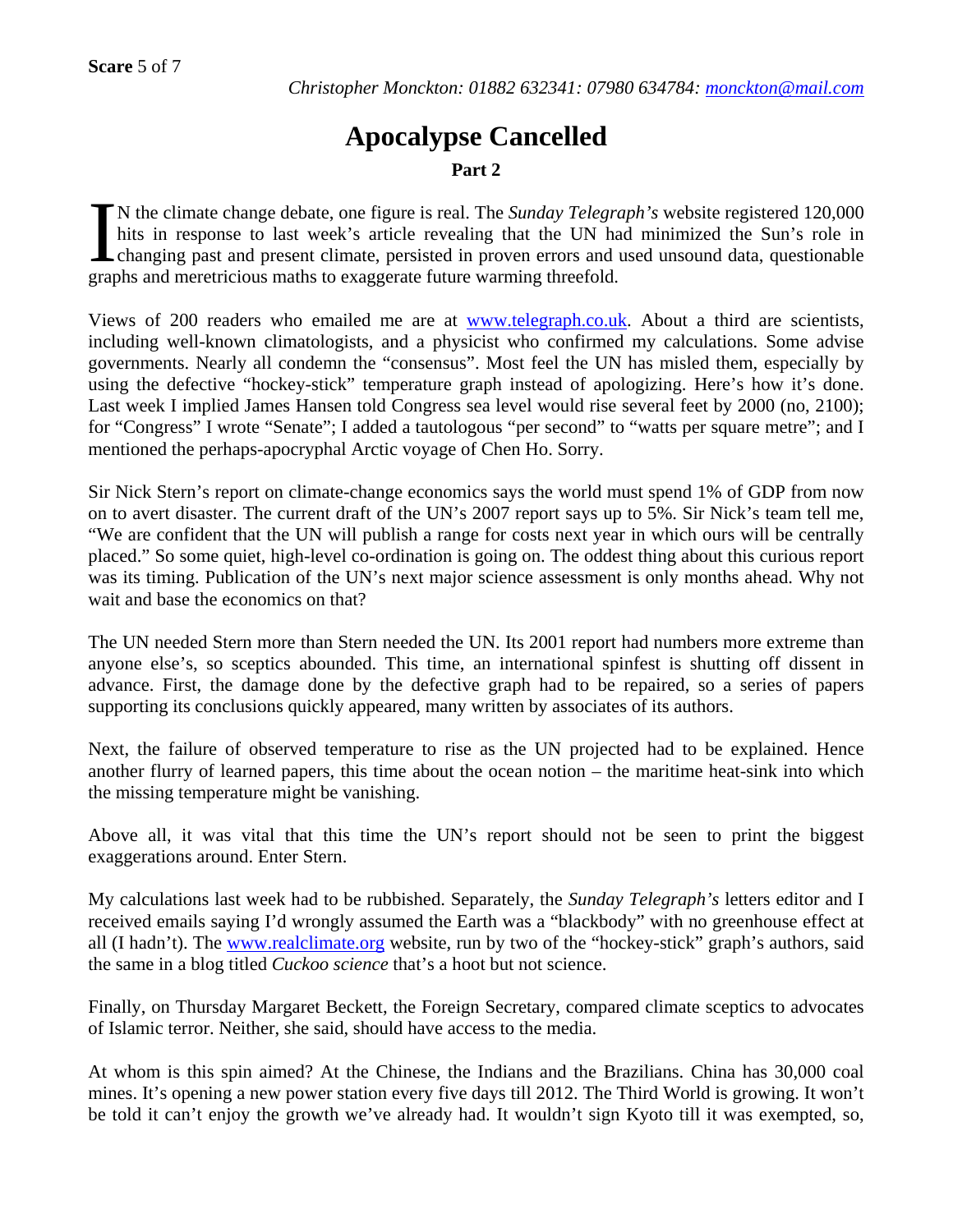#### **Scare** 6 of 7

#### *Christopher Monckton: 01882 632341: 07980 634784: monckton@mail.com*

under Clinton, the US Senate voted unanimously to reject Kyoto. Whatever the West does to Save The Planet is mere gesture unless the developing world agrees to give up its right to grow as we've grown.

Sir Nick says if we spend 1% of GDP now and forever we can reduce "the chances of temperature rises of 4-5C and above – at which levels some of the worst impacts occur". The crucial number when evaluating the income-stream from forward investments like this is the discount rate – the annual percentage by which any forecast of tomorrow's revenue is cut to allow for the risks inherent in not getting it today. Stern discusses the rate at length, and even has a technical annex on it, but – astonishingly – not once in 700 pages does he put a figure on it.

I gave his team 24 hours' notice of the question: What discount rate or rates and why? Six hours after my deadline, as the Treasury was closing, they said they might answer "next week". The following morning, with the page held for my copy, I rang and asked again. "There's nobody in who worked on that part of the report," they said. But they admitted they'd used several rates, all of them low because "if you're richer in future you value each unit of output a bit less", and because they hadn't discounted the future just because it was the future as that would be intertemporally inequitable (in English, not fair to the kids). Too low a discount rate makes spending 1% of GDP now look cheaper than waiting.

They're also coy about what value our \$500 billion a year would buy us. They say that if the world stabilizes atmospheric  $CO_2$  at around 485 parts per million we'll have spent 1% of GDP to get – er – a 1.1% fall in consumption. If we stabilized at 400ppm, consumption would fall by only 0.6%, but that's a pipedream: we're at 380ppm already, and, on Stern's figures, we'll reach 400 in just eight years.

By 2035, says Sir Nick, temperature will have risen by "over 2C". Sounds alarming. What he means, though, is over 2C since 1750, when we don't know what temperature was. Stern's 485 parts per million by 2035 is based on the UN's worst case. Even then, the increase compared with today would be just 0.7C. On the UN's lower projection, implying 425ppm by 2035, only 0.3C.

The UK accounts for just 2% of global emissions, and falling. Even if Britain stopped using energy altogether, global temperature by 2035 would be six thousandths of a degree C less than if we carried on as usual. If we shut down once a week on Planet Day, make that less than one thousandth. Even if every Western country complied with Kyoto (and most won't), Senator Inhofe of Oklahoma says temperature a century from now would be a twenty-fifth of a degree lower than without Kyoto.

In that context, the few femtowatts you'll save by turning off the standby LED on your TV don't rate. It is not that energy efficiency, renewables and recycling will not make enough difference. They will hardly make any.

We are addressing the wrong problem. In the UK, energy is about to run out. In ten years, a third of our power stations will be worn out or against EU pollution laws. By 2035 oil prices could be ten times today's. Our children would be immeasurably better off if we sequestered North Sea oil by leaving it in the ground than if we sequestered carbon dioxide at Peterhead.

While the Government quixotically tilts at wind-power the Danes, who did it first, have stopped building bird-slicers. You need a wind-farm the size of Greater Manchester to match the output of one nuclear power station, and not a watt if the wind isn't blowing. As for hydro, if you want to build a